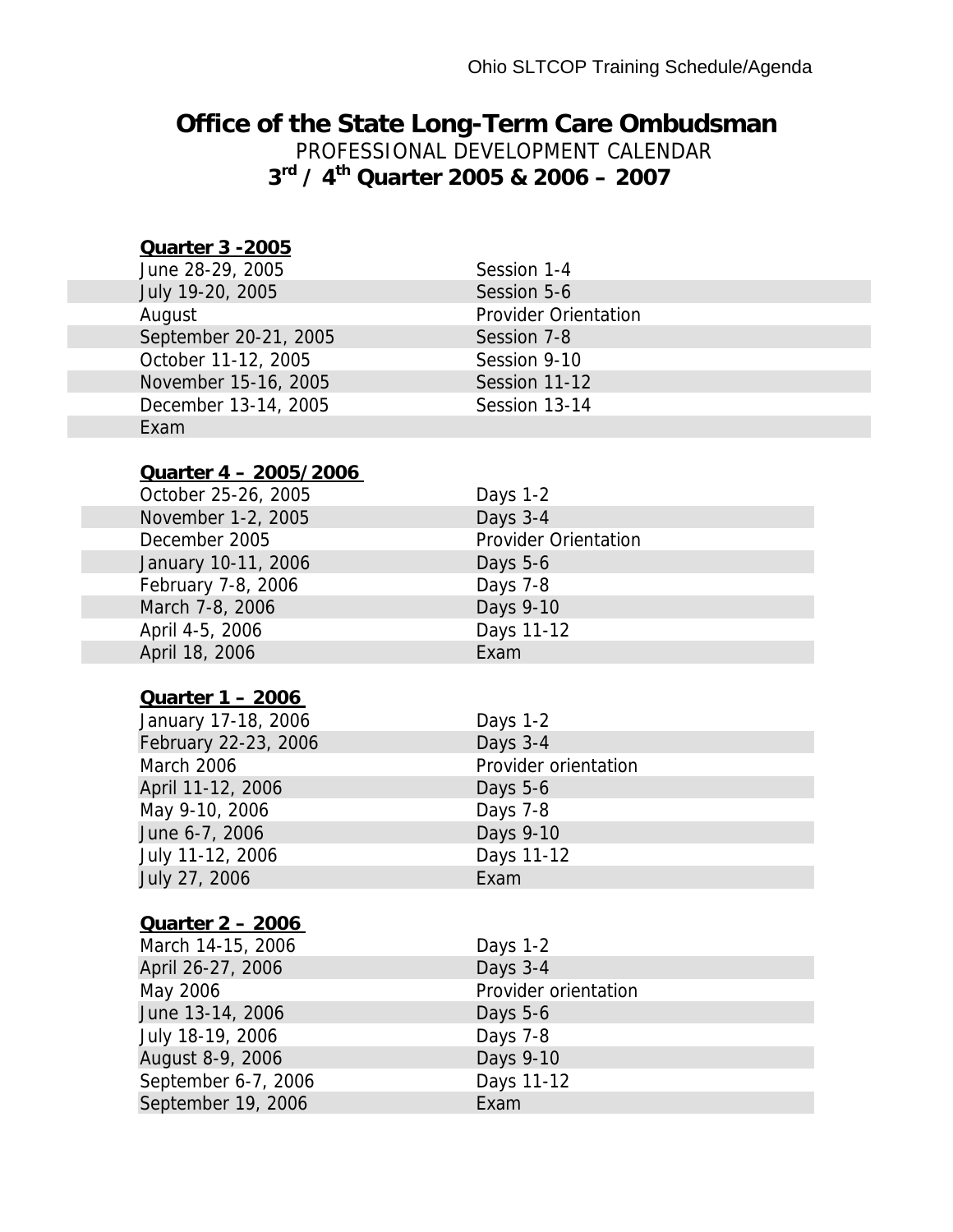#### Ohio SLTCOP Training Schedule/Agenda

#### **Quarter 3 – 2006**

May 16-17, 2006 June 27-28, 2006 July 2006 August 22-23, 2006 September 20-21, 2006 October 17-18, 2006 November 7-8, 2006 November 21, 2006

| Days 1-2                    |  |
|-----------------------------|--|
| Days 3-4                    |  |
| <b>Provider Orientation</b> |  |
| Days 5-6                    |  |
| Days 7-8                    |  |
| Days 9-10                   |  |
| Days 11-12                  |  |
| Exam                        |  |

#### **Quarter 4 – 2006/2007**

| August 29-30, 2006    | Days 1-2                    |
|-----------------------|-----------------------------|
| September 26-27, 2006 | Days 3-4                    |
| October 2006          | <b>Provider Orientation</b> |
| November 14-15, 2006  | Days $5-6$                  |
| December 12-13, 2006  | Days 7-8                    |
| January 9-10, 2007    | Days 9-10                   |
| February 20-21, 2007  | Days 11-12                  |
| February 27, 2007     | Exam                        |
|                       |                             |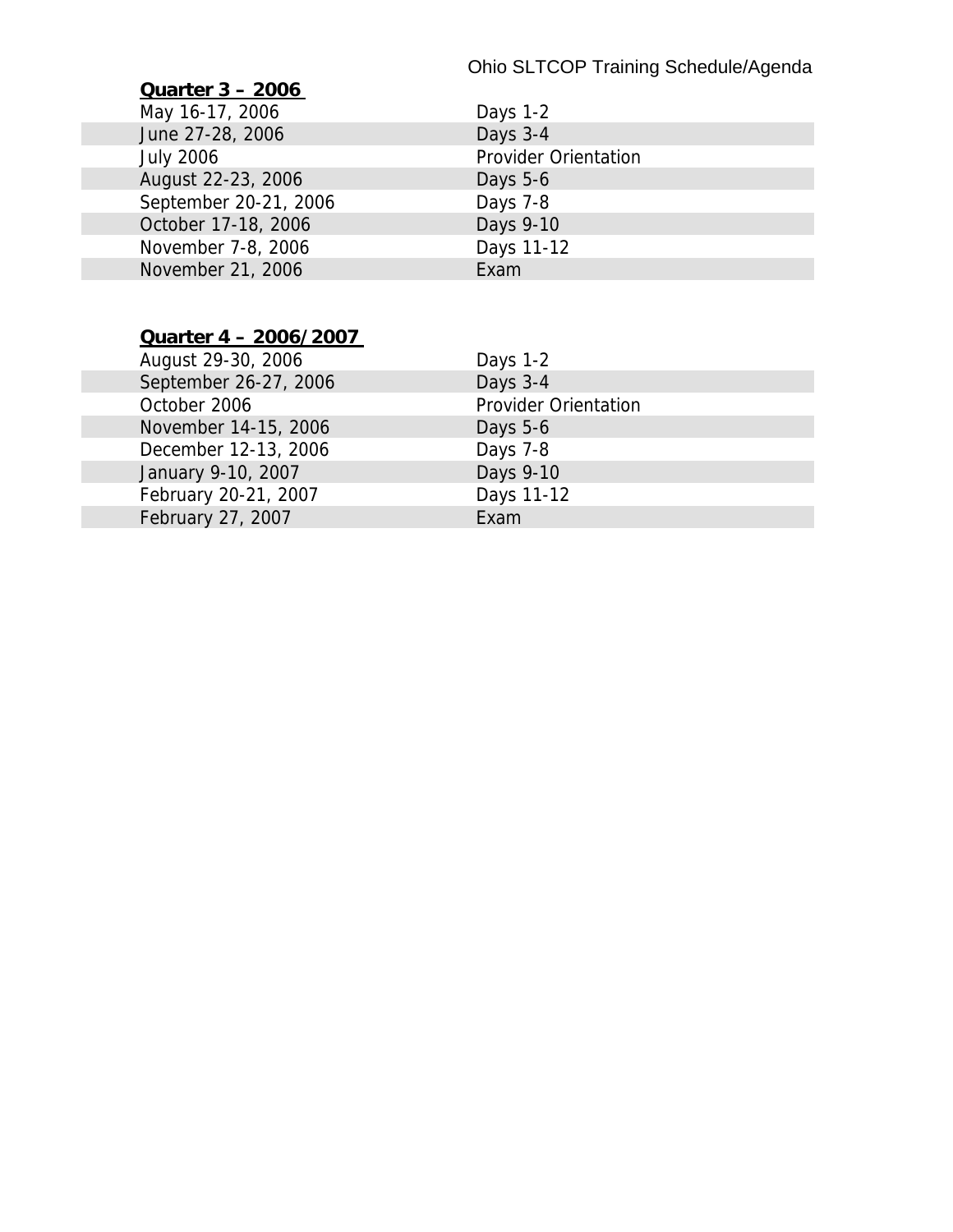### **OFFICE OF THE STATE LONG-TERM CARE OMBUDSMAN Professional Development Program**

### *Day 1*

**DATE** 

**6.0 Hours** 

| $10:00 - 11:00$ | Overview of Professional Development Program |
|-----------------|----------------------------------------------|

| 1 V.VV<br>— 11.UU | Overview of Froressional Development Frogram<br>• Self-study assignments<br>• Session content<br>• Provider orientation<br>• Manual contents                                                              |
|-------------------|-----------------------------------------------------------------------------------------------------------------------------------------------------------------------------------------------------------|
| $11:00 - 12:00$   | Introduction to the Office, including a discussion of the<br>scope of work of the Office<br>• History of the Long-Term Care Ombudsman<br>Program<br>• Ombudsman Enabling Law<br>• Importance of reporting |
| $12:00 - 12:30$   | Lunch                                                                                                                                                                                                     |
| $12:30 - 1:15$    | The aging network and the relationship between the<br>aging network, the Office, and various regulatory<br>agencies                                                                                       |
| $1:15 - 2:15$     | Aging process and attitudes on aging                                                                                                                                                                      |
| $2:15 - 2:45$     | Long-term care consumer profiles and methods of<br>payment for long-term care services                                                                                                                    |
| $2:45 - 3:45$     | Program policies and procedures, including:<br>confidentiality; access to providers and consumers;<br>reporting; ethics; complaint investigation and<br>resolution                                        |
| $3:45 - 4:15$     | Actions regarding public disclosure, including<br>appropriateness, confidentiality of certain information,<br>and how to work with the media                                                              |
| $4:15 - 4:30$     | Summary, questions, and answers                                                                                                                                                                           |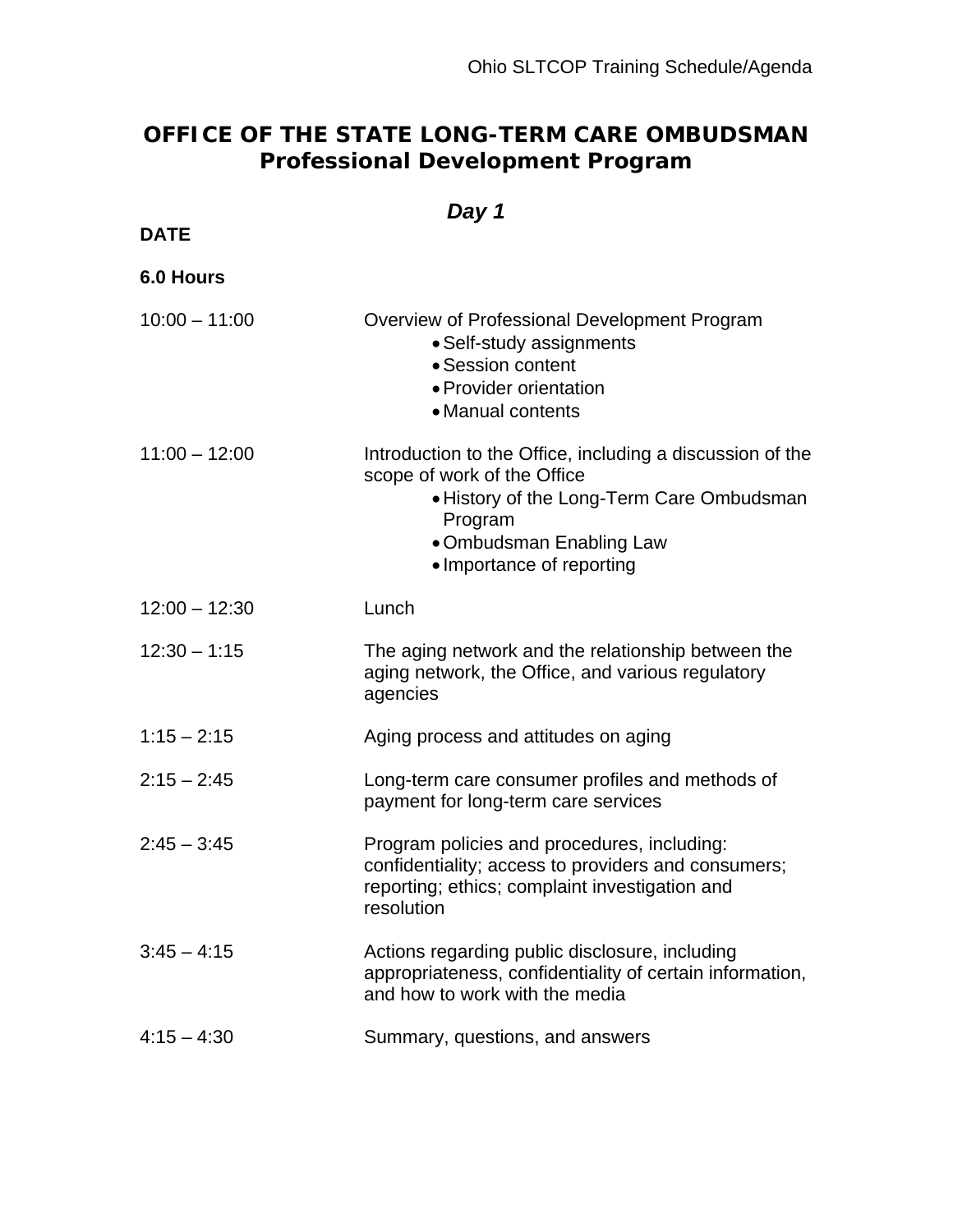### **DATE**

| 7.00 hours      |                                                                                                                                                                                  |
|-----------------|----------------------------------------------------------------------------------------------------------------------------------------------------------------------------------|
| $8:30 - 9:30$   | Ombudsman skills including interpersonal, communication,<br>observation, interviewing, and building working<br>relationships with providers                                      |
| $9:30 - 11:00$  | <b>Advocacy Skills</b>                                                                                                                                                           |
| $11:00 - 12:30$ | Overview of complaint handling<br>$\bullet$ Intake<br>• Investigation<br>• Resolution<br>• Follow-up                                                                             |
| $12:30 - 1:15$  | Lunch                                                                                                                                                                            |
| $1:15 - 1:45$   | Development of an action plan                                                                                                                                                    |
| $1:45 - 3:15$   | Overview of complaint resolution skills with an emphasis on<br>advocacy, negotiating, empowering consumers,<br>follow-up activities, legal/administrative, and other<br>remedies |
| $3:15 - 4:00$   | Complaint documentation                                                                                                                                                          |
| $4:00 - 4:15$   | Summary, Questions, and Answers                                                                                                                                                  |

### **DAY 3**

### **Date**

| 5.5 hours       |                                                                                                                                             |
|-----------------|---------------------------------------------------------------------------------------------------------------------------------------------|
| $10:00 - 10:30$ | Discussion of activities since last session                                                                                                 |
| $10:30 - 12:30$ | Decision-making Principles and Ombudsman Practice<br><b>Ombudsman Code of Ethics</b><br>$\blacksquare$<br>• Ethical Issues in Case Advocacy |
| $12:30 - 1:15$  | Lunch                                                                                                                                       |
| $1:15 - 2:30$   | <b>Client Rights Comparison</b>                                                                                                             |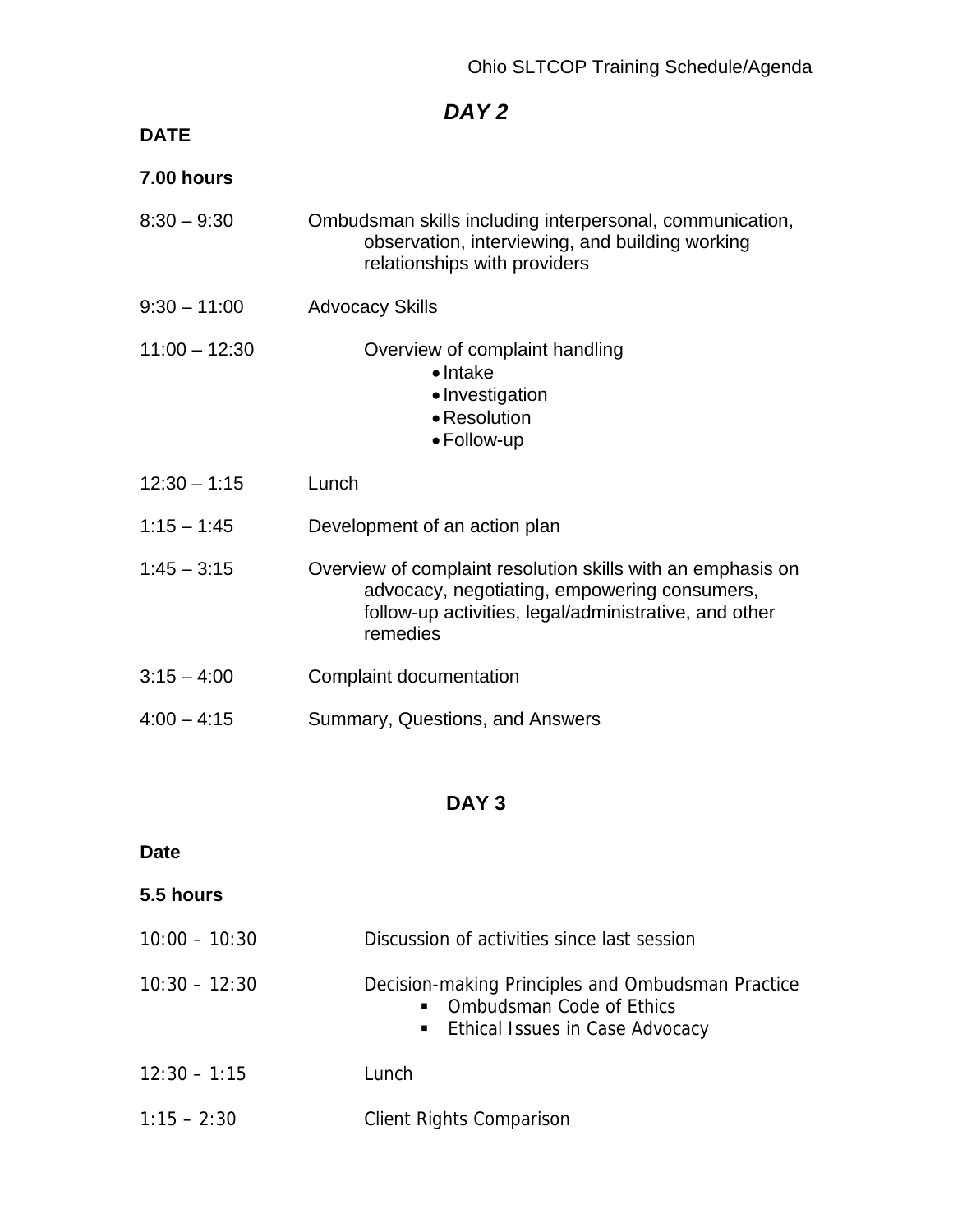| $2:30 - 4:00$ | Case study and/or role plays including rights, case |
|---------------|-----------------------------------------------------|
|               | consultation/supervision, and more.                 |

4:00 – 4:15 Summary, questions, and answers

#### **DAY 4**

| ×<br>۰.<br>٧<br>۰,<br>I |
|-------------------------|
|-------------------------|

7.25 hours

| $8:30A - 12:00P$<br>(ODIS)   | Ombudsman Documentation & Information System<br>Overview of system<br>Review and discussion of reporting<br>п<br>instructions |
|------------------------------|-------------------------------------------------------------------------------------------------------------------------------|
| $12:00P - 12:45P$            | Lunch                                                                                                                         |
| $12:45P - 2:00P$             | Types of long-term care providers, their organization<br>and operation                                                        |
| $2:00P - 4:00P$              | Review of Federal and State Regulations applicable to<br>long-term care providers with an emphasis on<br>consumer rights      |
| $4:00P - 4:15P$              | Summary, questions, and answers                                                                                               |
|                              | DAY <sub>5</sub>                                                                                                              |
| <b>DATE</b>                  |                                                                                                                               |
| <b>5.50 hours</b>            |                                                                                                                               |
| $10:00 - 12:00$<br>consumers | Public benefits systems and health insurance for LTC                                                                          |

- 12:00 12:45 Lunch
- 12:45 1:30 Legal services for seniors
- 1:30 3:45 Volunteer program management including recruitment, screening, training, supervision, retention, and recognition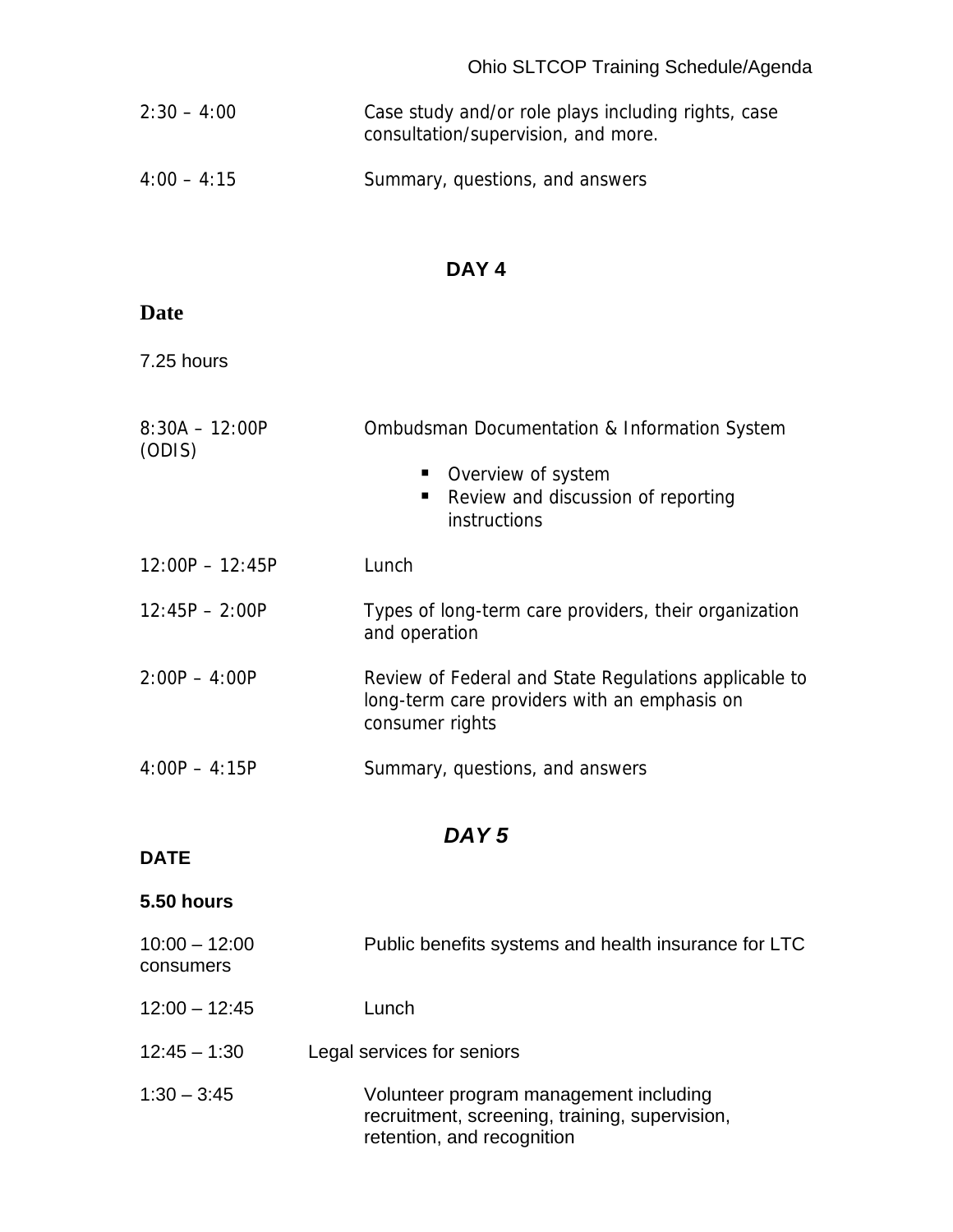| $3:45 - 4:00$ | Summary, questions, and answers |
|---------------|---------------------------------|
|---------------|---------------------------------|

### **DATE**

7.25 hours

| $8:30 - 12:00$  | Complaint handling protocol                                                |
|-----------------|----------------------------------------------------------------------------|
| $12:00 - 12:45$ | Lunch                                                                      |
| $12:45 - 3:15$  | Complaint handling protocol, continued<br>Case discussion and presentation |
| $3:15 - 4:00$   | Long-Term Care Selection Assistance                                        |
| $4:00 - 4:15$   | Summary, questions, answers                                                |

## *DAY 7*

#### **DATE**

5.75 hours

| $10:00 - 12:00$ | <b>Medicaid Eligibility</b><br>Mary Mynatt & Andy Jones<br>Ohio Department of Job & Family Services |
|-----------------|-----------------------------------------------------------------------------------------------------|
| $12:00 - 12:45$ | Lunch                                                                                               |
| $12:45 - 2:15$  | Analysis of Systemic Issues<br>Beverley Laubert, State Long-Term Care                               |
| Ombudsman       |                                                                                                     |
| $2:15 - 2:30$   | <b>Break</b>                                                                                        |
| $2:30 - 4:00$   | <b>Patient Self-Determination Act</b>                                                               |
| $4:00 - 4:15$   | Summary, questions, and answers                                                                     |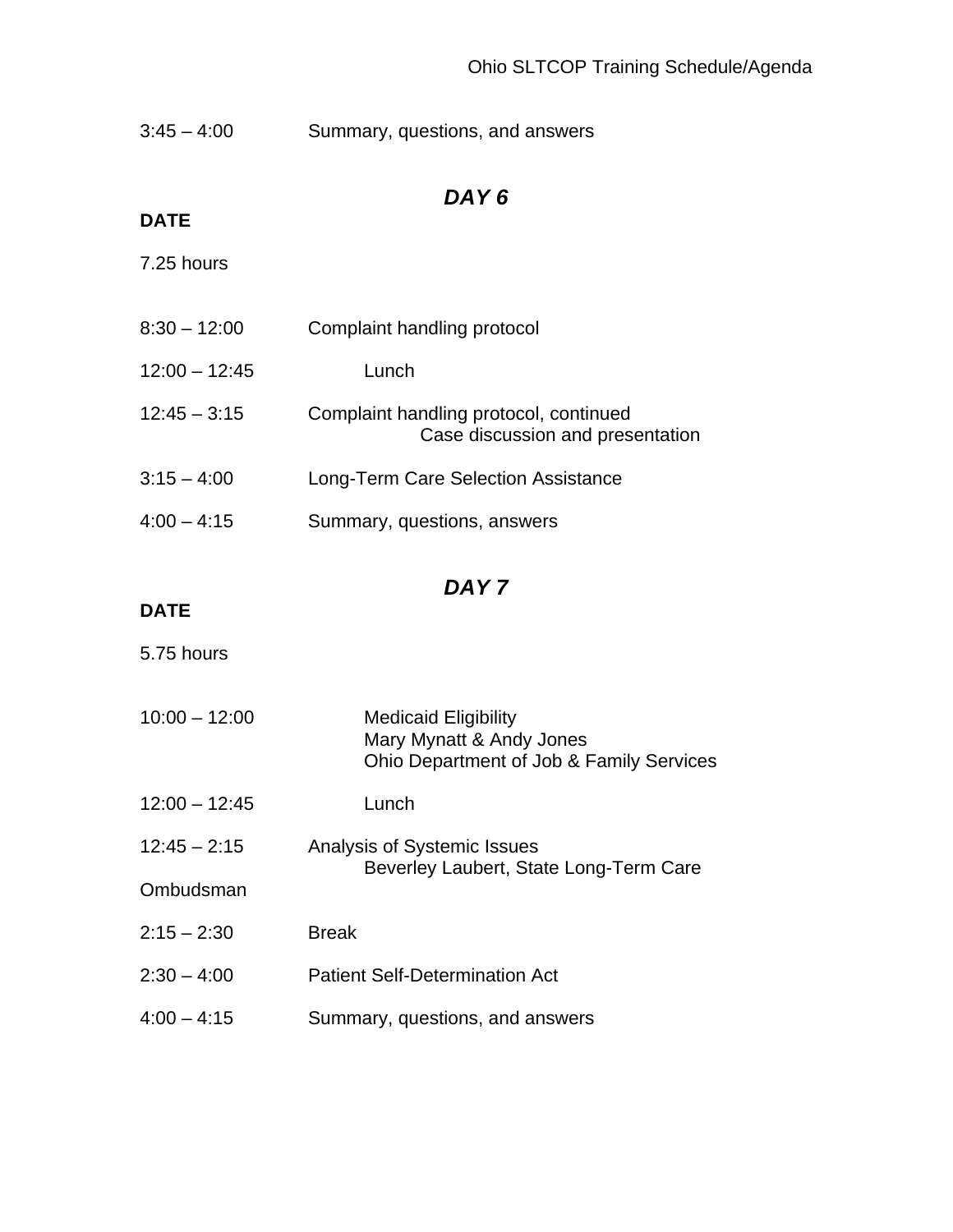### **DATE**

| 7.25 hours      |                                                                                                     |  |
|-----------------|-----------------------------------------------------------------------------------------------------|--|
| $8:30 - 10:00$  | <b>PASSPORT</b> and other Medicaid waivers<br>Jim Fultz, Benefits Specialist, Elder Rights Division |  |
| $10:15 - 11:15$ | <b>Comprehensive Assessment</b>                                                                     |  |
| $11:15 - 12:15$ | Care Planning                                                                                       |  |
| Plans"          | AARP Video and Discussion, "Nursing Home Care                                                       |  |
| $12:15 - 1:30$  | Lunch                                                                                               |  |
| $1:30 - 2:30$   | Ohio Association of Regional Long-Term Care Ombudsman                                               |  |
| & 10B           | Sam McCoy, OARLTCO Officer, RLTCOP Director 9                                                       |  |
| $2:30 - 3:00$   | <b>Managing Effective Meetings</b>                                                                  |  |
| $3:00 - 3:30$   | <b>Infection Control</b>                                                                            |  |
| $3:30 - 4:00$   | Case Study                                                                                          |  |
| $4:00 - 4:15$   | Summary, questions, and answers                                                                     |  |
|                 |                                                                                                     |  |

## *DAY 9*

### **DATE**

5.75 hours

| $10:00 - 11:30$<br>(PASRR) | <b>Pre-Admission Screening and Resident Review</b>                                      |  |
|----------------------------|-----------------------------------------------------------------------------------------|--|
|                            | Jim Rosmarin, PAR/Program Management Specialist<br><b>Quality Support Division, ODA</b> |  |
| $11:30 - 12:30$            | Lunch                                                                                   |  |
| $12:30 - 2:30$             | <b>Ohio Department of Health Survey Process</b>                                         |  |
| $2:30 - 4:15$              | Operation and regulation of NFs, RCFs, ACFs, and HCBC                                   |  |
| $4:15 - 4:30$              | Summary, questions, and answers                                                         |  |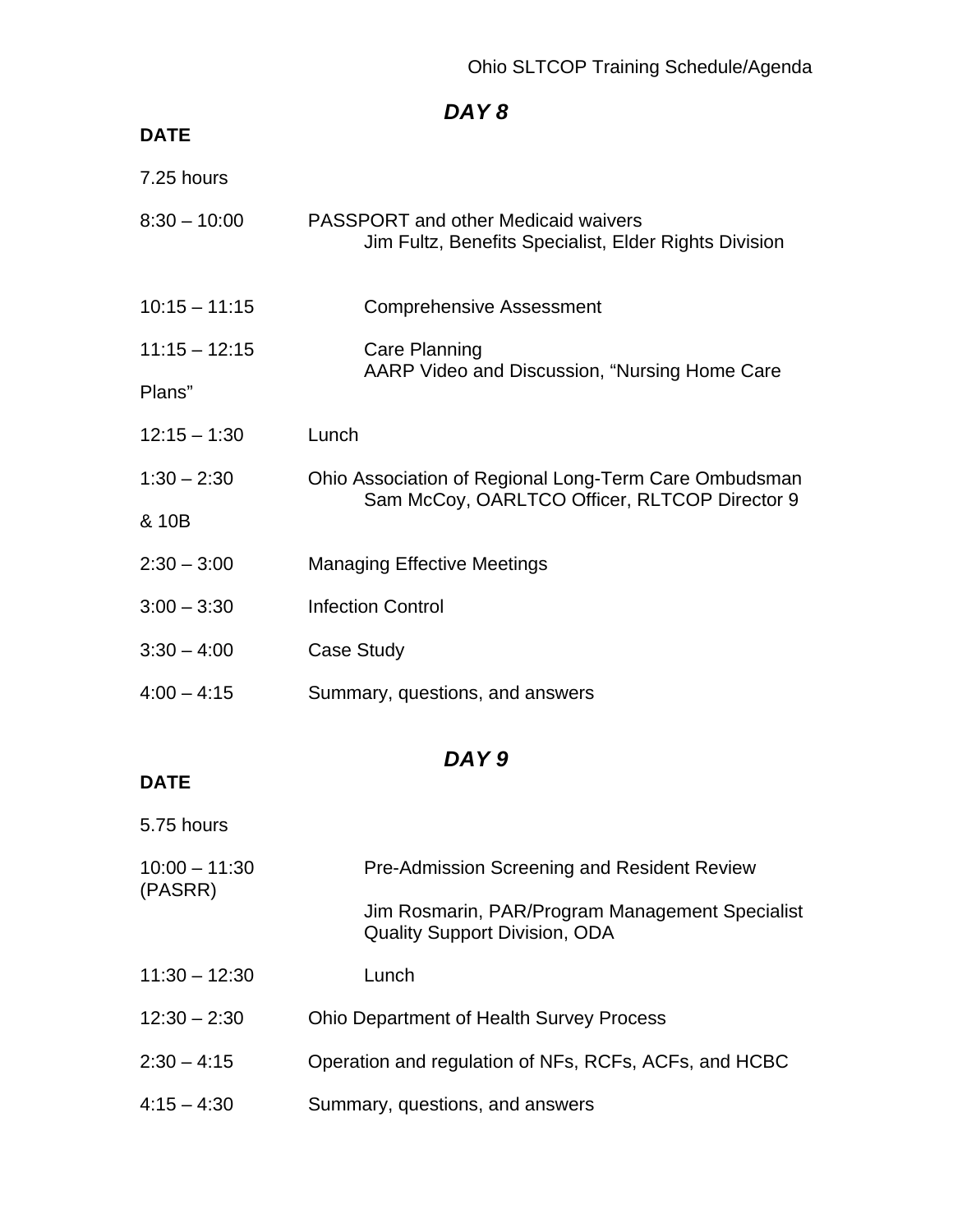## **DATE**

7.25 hours

| $8:30 - 9:45$               | Case studies                                                                                                                |  |
|-----------------------------|-----------------------------------------------------------------------------------------------------------------------------|--|
| $10:00 - 12:30$             | Medicaid reimbursement system<br>Randy Snodgrass, Facility Contracting/Audits<br>Ohio Department of Job and Family Services |  |
| $12:30 - 1:15$              | Lunch                                                                                                                       |  |
| $1:15 - 2:45$<br>including, | How to represent a client in administrative hearings                                                                        |  |
|                             | but not limited to, transfer/discharge hearings.                                                                            |  |
| $3:00 - 4:00$               | <b>PASSPORT</b> and other Medicaid waivers<br>Jim Fultz, Benefits Specialist, Elder Rights Division                         |  |
| $4:00 - 4:15$               | Summary, questions, and answers                                                                                             |  |
| <b>DAY 11</b>               |                                                                                                                             |  |
| <b>DATE</b>                 |                                                                                                                             |  |
| 5.25 hours                  |                                                                                                                             |  |
| $10:00A - 1:00P$<br>the     | Elder Abuse Definitions, Risk Factors, Indicators and                                                                       |  |
| Abuse,                      | <b>Ohio Attorney General Medicaid Fraud Control Unit</b>                                                                    |  |
|                             | Neglect, and Exploitation Investigations<br><b>Christine Haenszel</b>                                                       |  |
| $1:00P - 1:45P$             | Lunch                                                                                                                       |  |
| $1:45P - 3:15P$             | <b>Adult Protective Services</b><br><b>Melanie Cooley</b><br>Franklin County Office on Aging                                |  |
| $3:15P - 4:15P$             | Abuse case studies                                                                                                          |  |
| $4:15P - 4:30P$             | Summary, questions, and answers                                                                                             |  |